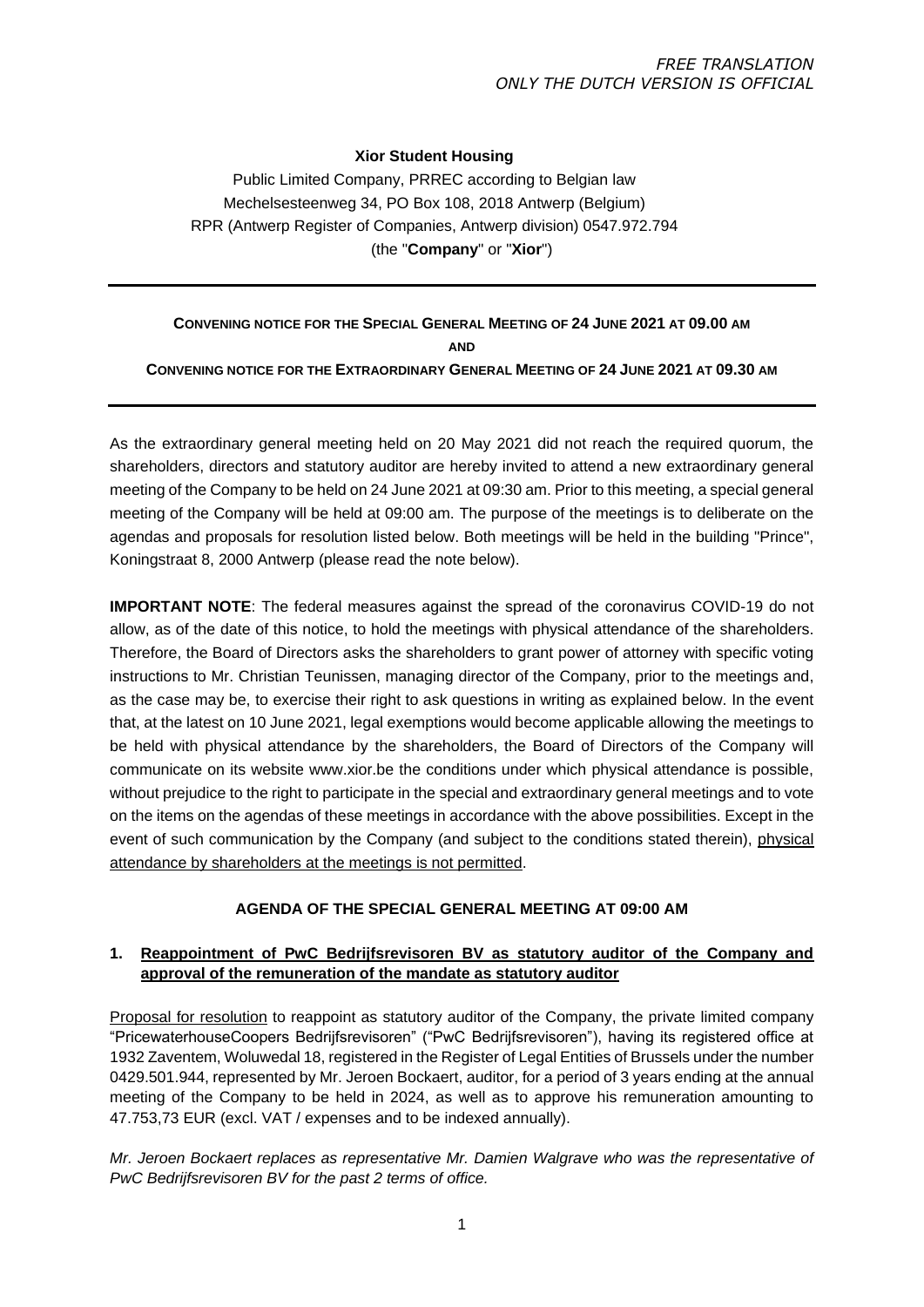## **The Board of Directors invites you to approve the reappointment of the statutory auditor and his remuneration.**

### **2. Special powers**

2.1. Proposal for resolution to grant to the members of the Board of Directors, each of them acting individually and with the right of substitution, power of attorney to perform all acts necessary or useful for the execution of the resolutions taken.

### **The Board of Directors invites you to approve and grant this special power of attorney.**

2.2.Proposal for resolution to authorise Pieter Bogaert, Julie Vuylsteke, Véronique Bal, Andries De Smet and Sofie Robberechts, each of them acting individually and with the right of substitution, to carry out all acts necessary or useful for the completion of the formalities (including, but not limited to the drafting and signing of all necessary documents and forms) with a view to (i) the filing of these minutes with the clerk's office of the competent corporate court, (ii) the publication thereof in the Annexes to the Belgian Official Gazette, and (iii) if necessary, the registration/amendment/deletion of the data in the Crossroads Bank for Enterprises.

## **The Board of Directors invites you to approve and grant this special power of attorney.**

## **AGENDA OF THE EXTRAORDINARY GENERAL MEETING AT 09:30 AM**

## **1. Renewal of the authorisation for authorised capital**

1.1. Acknowledgement of the special report of the Board of Directors in accordance with Article 7:199 of the Belgian Companies and Associations Code concerning the renewal and extension of the authorisation of the authorised capital, describing the special circumstances in which the authorised capital may be used and setting out the purposes for which it may be used.

# **As it is a mere acknowledgement, no proposal for a decision has been included in respect of this agenda item.**

1.2. Proposal for resolution to renew the authorisation granted to the Board of Directors by the Extraordinary General Meeting of 6 November 2019, for a period of five years from the publication of the resolution of this extraordinary general meeting in the Annexes to the Belgian Official Gazette, to increase, renew and extend the capital on one or more occasions, under the conditions set out in the aforementioned report.

# **The Board of Directors invites you to approve the authorisation by separate vote on each of the sub-agenda items (a) and (b), with a vote on sub-agenda item (b) only if the sub-agenda item (a) is not approved.**

- (a) Proposal for resolution to grant an authorisation to the Board of Directors in respect of:
	- i. capital increases by way of contribution in cash which provide for the possibility for the shareholders of Xior Student Housing to exercise their statutory preferential subscription right or irreducible allocation right, to increase the capital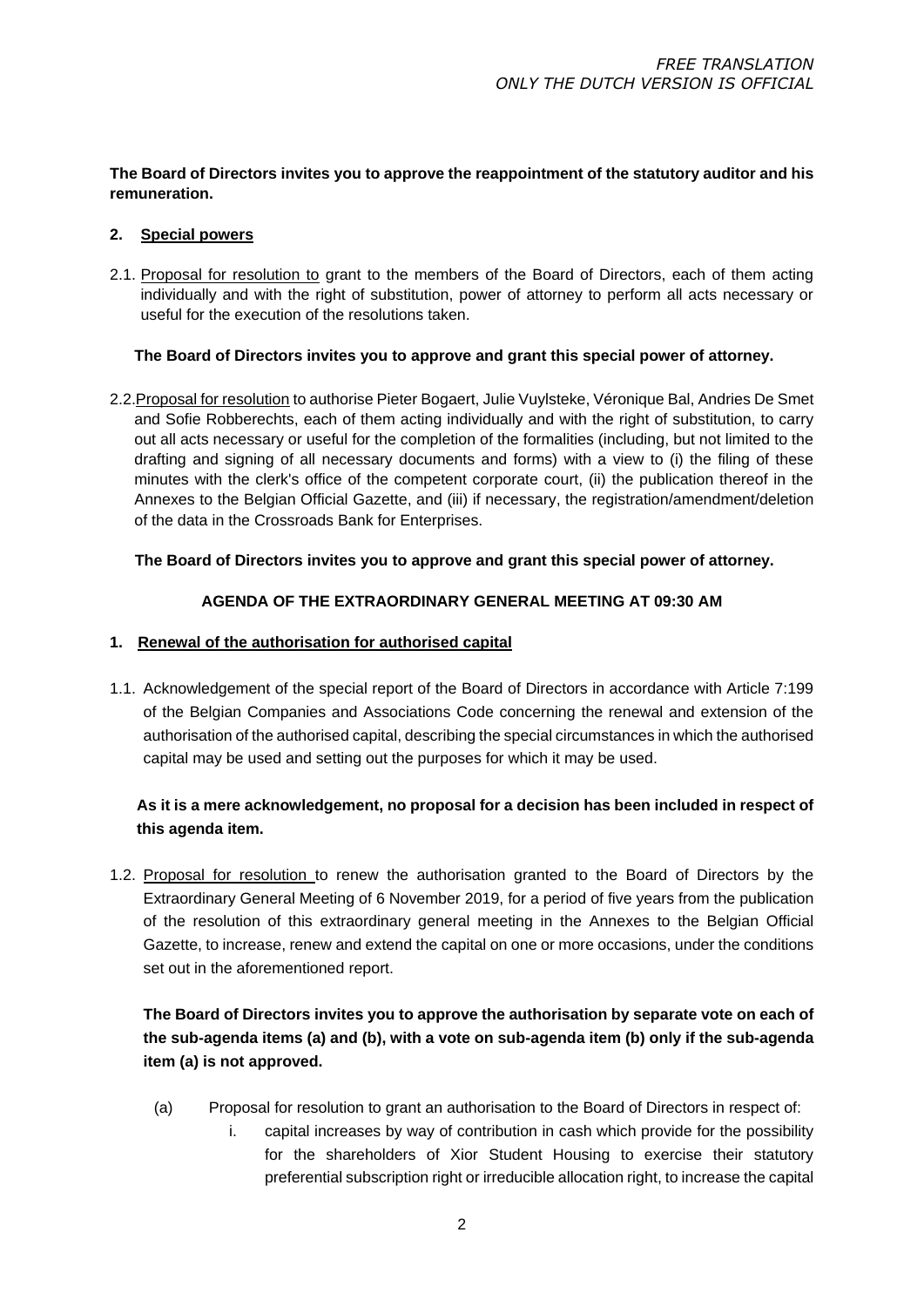during five years with a maximum amount of 50% of the amount of the capital on the date of the extraordinary general meeting, being two hundred twenty-seven million three hundred one thousand five hundred sixty-one euros (EUR 227,301,561.00);

- ii. capital increases in the framework of the distribution of an optional dividend, to increase the capital during five years with a maximum of 50% of the amount of the capital on the date of the extraordinary general meeting, being two hundred and twenty-seven million three hundred and one thousand five hundred and sixtyone euro (EUR 227,301,561.00);
- iii. capital increases by way of contribution in cash, which do not provide for the possibility for Xior Student Housing's shareholders to exercise their statutory preferential subscription right or irreducible allocation right, to increase the capital during five years by a maximum amount of 10% of the amount of the capital on the date of the extraordinary general meeting, being forty-five million four hundred and sixty thousand three hundred and twelve euro and twenty eurocents (EUR 45,460,312.20);
- iv. capital increases by contribution in kind, and any capital increases other than those mentioned above, to increase the capital during five years with a maximum of 10% of the amount of the capital on the date of the extraordinary general meeting, being forty-five million four hundred and sixty thousand three hundred and twenty-two eurocents (EUR 45,460,312.20);

it being understood that, in any event, the Board of Directors will never be able to increase the capital by more than the statutory maximum, i.e. 100% of the amount of the capital (four hundred and fifty-four million six hundred and three thousand one hundred and twenty-two euro (EUR 454,603,122.00)) during the five-year period of this authorisation.

- (b) If the proposal under 1.2(a) is not approved, proposal to grant an authorisation to the Board of Directors in respect of:
	- i. capital increases by way of contribution in cash which provide for the possibility of the shareholders of Xior Student Housing to exercise their statutory preferential subscription right or irreducible allocation right, to increase the capital for a period of five years by a maximum amount of 50% of the amount of the capital on the date of the extraordinary general meeting, being two hundred twenty-seven million three hundred one thousand five hundred sixty-one euros (EUR 227,301,561.00);
	- ii. capital increases in the framework of the distribution of an optional dividend, to increase the capital for a period of five years by a maximum amount of 50% of the amount of the capital on the date of the extraordinary general meeting, being two hundred twenty-seven million three hundred one thousand five hundred sixtyone euro (EUR 227,301,561.00);
	- iii. (a) capital increases by way of contribution in cash which do not provide for the possibility of the shareholders of Xior Student Housing to exercise their statutory preferential subscription right or irreducible allocation right, (b) capital increases by way of contribution in kind, and (c) any capital increases other than those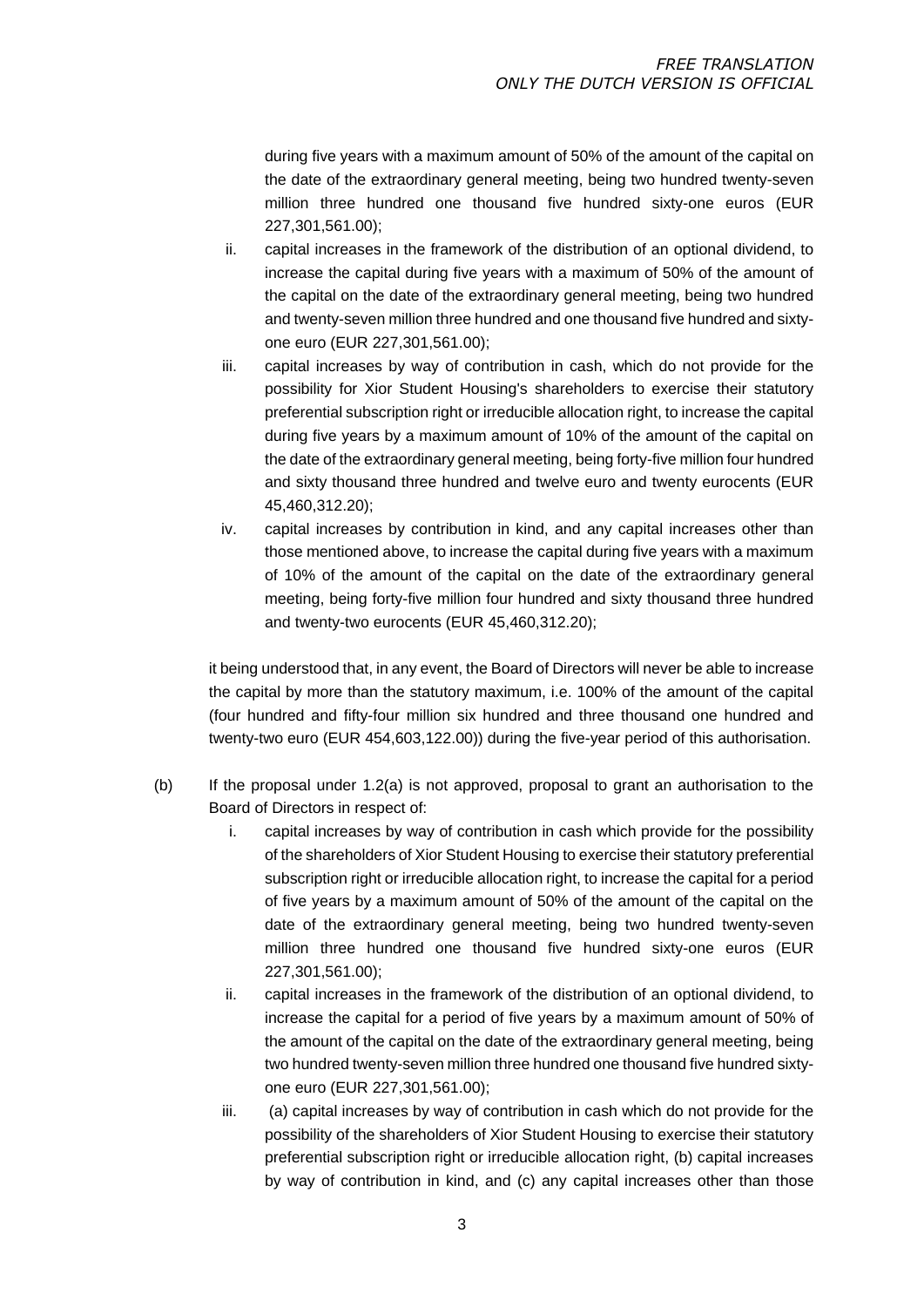mentioned above, to increase the capital during a period of five years with a maximum amount of 10% of the amount of the capital on the date of the extraordinary general meeting, being forty-five million four hundred and sixty thousand three hundred and twelve euro and twenty eurocents (EUR 45. 460.312,20);

it being understood that, in any event, the Board of Directors will never be able to increase the capital by more than the statutory maximum, i.e. 100% of the amount of the capital (four hundred and fifty-four million six hundred and three thousand one hundred and twenty-two euro (EUR 454,603,122.00)) during the five-year period of this authorisation.

Pursuant to this new authorisation, Article 7 of the Articles of Association ("Authorised Capital") shall be amended accordingly to bring it in line with the relevant approved (alternative) proposals and the aforementioned report, by:

- i. In the first paragraph of Article 7, replacing the entire text with the following : "*The board of directors is authorised to increase the capital, in one or more instalments, on such dates and under such conditions as it shall determine:*
	- (a) *for capital increases by way of contribution in cash whereby it is provided that the Company's shareholders may exercise their statutory preferential subscription right or irreducible allocation right, up to a maximum amount of two hundred and twenty-seven million three hundred and one thousand five hundred and sixty-one euros (EUR 227,301,561.00);*
	- (b) *for capital increases in connection with the distribution of an optional dividend, up to a maximum amount of two hundred and twenty-seven million three hundred and one thousand five hundred and sixty-one euros (EUR 227,301,561.00);*
	- (c) (IN CASE OF APPROVAL OF THE PROPOSAL UNDER 1.2 (a):) *for capital increases by way of contribution in cash which do not provide for the possibility of the Company's shareholders to exercise their statutory preferential subscription right or irreducible allocation right, up to a maximum amount of forty-five million four hundred and sixty thousand three hundred and twelve euro and twenty eurocents (EUR 45.460,312.20)*  OR IN CASE OF APPROVAL OF THE PROPOSAL UNDER 1.2 (b):] *For (a) capital increases by way of contribution in cash which do not provide for the possibility of Xior Student Housing's shareholders to exercise their statutory preferential subscription right or irreducible allocation right, (b) capital increases by way of contribution in kind, and (c) any other capital increases other than those mentioned above, up to a maximum amount of forty-five million four hundred and sixty thousand three hundred and twenty-two eurocents (EUR 45,460,312.20);*
	- (d) ONLY IN CASE OF APPROVAL OF THE PROPOSAL UNDER 1.2(a):] *for (a) capital increases by way of contribution in kind, and (b) any capital increases other than those mentioned above, up to a maximum amount of*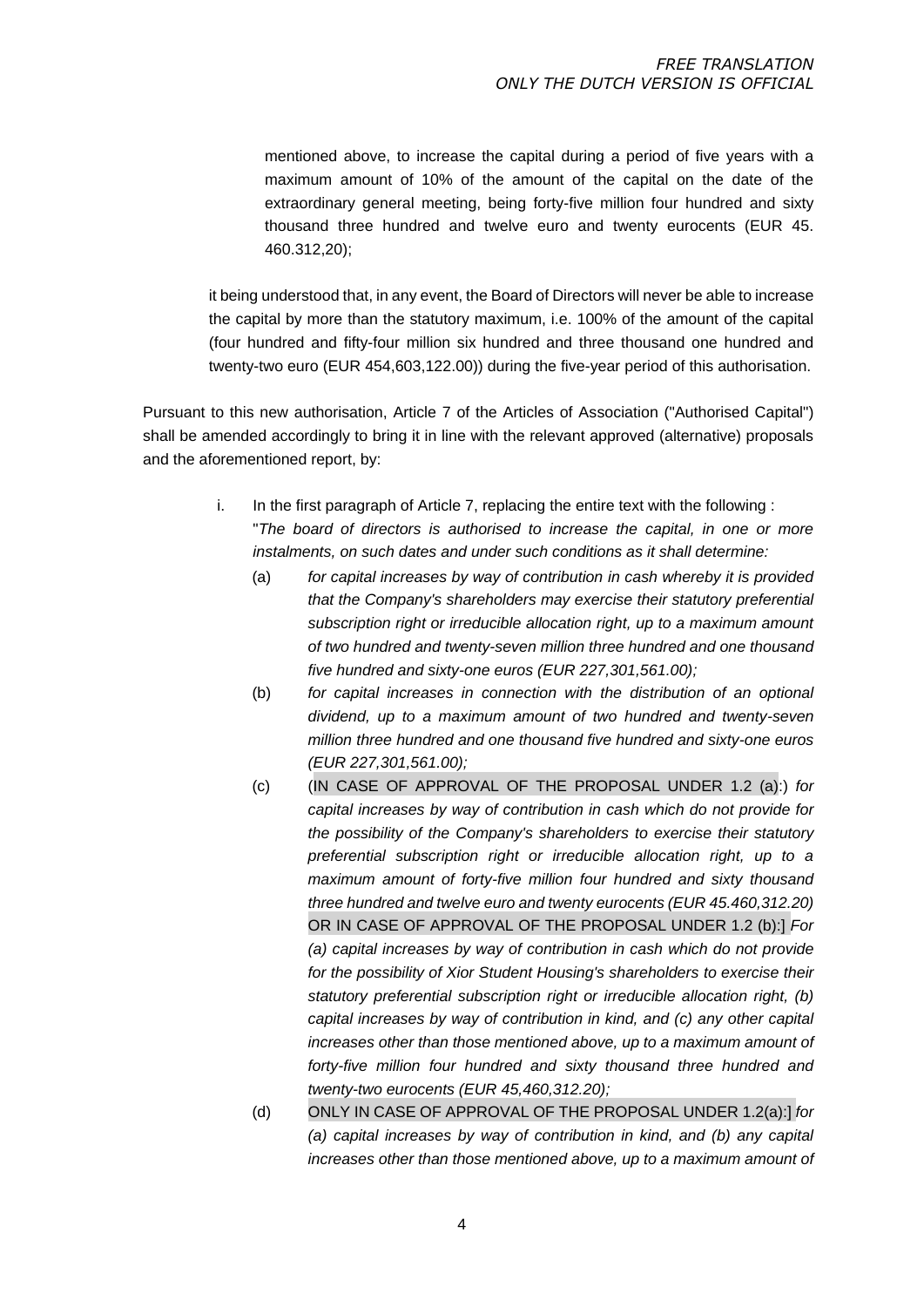*forty-five million four hundred and sixty thousand three hundred and twelve euro and twenty eurocents (EUR 45,460,312.20);*

*it being understood that the Board of Directors may never increase the capital by more than the statutory maximum amount, being 100% of the amount of the capital* (*four hundred and fifty-four million six hundred and three thousand one hundred and twenty-two euros (EUR 454,603,122.00)*) *on the date of the extraordinary general meeting of 24 June 2021.";* 

ii. in the second paragraph, replacing the entire text with the following text: *"This authorisation is valid for a period of five years from the publication in the annexes to the Belgian Official Gazette of the minutes of the extraordinary general meeting of 24 June 2021.";*

If the proposal to authorise the Board of Directors and the associated amendment of the articles of association is not approved, the existing authorisation approved on 6 November 2019 will continue to apply and the relevant part of Article 7 of the current articles of association will remain unchanged.

## **2. Amendments to the articles of association**

Proposal for resolution to bring the articles of association into line with the Belgian Code of Companies and Associations and other recent legislative changes, taking into account the existing characteristics of the Company, without changing its legal form or object:

- whose seat will be in the Flemish Region;
- whose address, which shall not be reproduced in the articles of association, is at Mechelsesteenweg 34 box 108, 2018 Antwerp, in the jurisdiction of the Antwerp Business Court, Antwerp section;
- whose website i[s www.xior.be a](http://www.xior.be/)nd which uses the e-mail address ir@xior.be for its relations with the shareholders, the directors and the statutory auditor, which shall be stated in the Articles of Association, and it being understood that the Company may at any time create, change and announce another website and/or e-mail address, which may or may not be stated in the Articles of Association;
- whose capital is fixed at four hundred and fifty-four million six hundred and three thousand one hundred and twenty-two euro zero cent (€ 454,603,122.00) and is represented by twenty-five million two hundred and fifty-five thousand seven hundred and twenty-nine (25,255,729) shares without designation of nominal value, each representing 1/25,255,729th of the capital, and which are of the same class and enjoy the same rights and benefits:
- whose shares are freely transferable;
- which will be managed according to the one-tier board model, whereby the board of directors will be composed of at least five (5) directors;
- the effective management of which shall be entrusted to at least two natural persons who satisfy the requirements of good repute and professionalism as laid down in the applicable regulations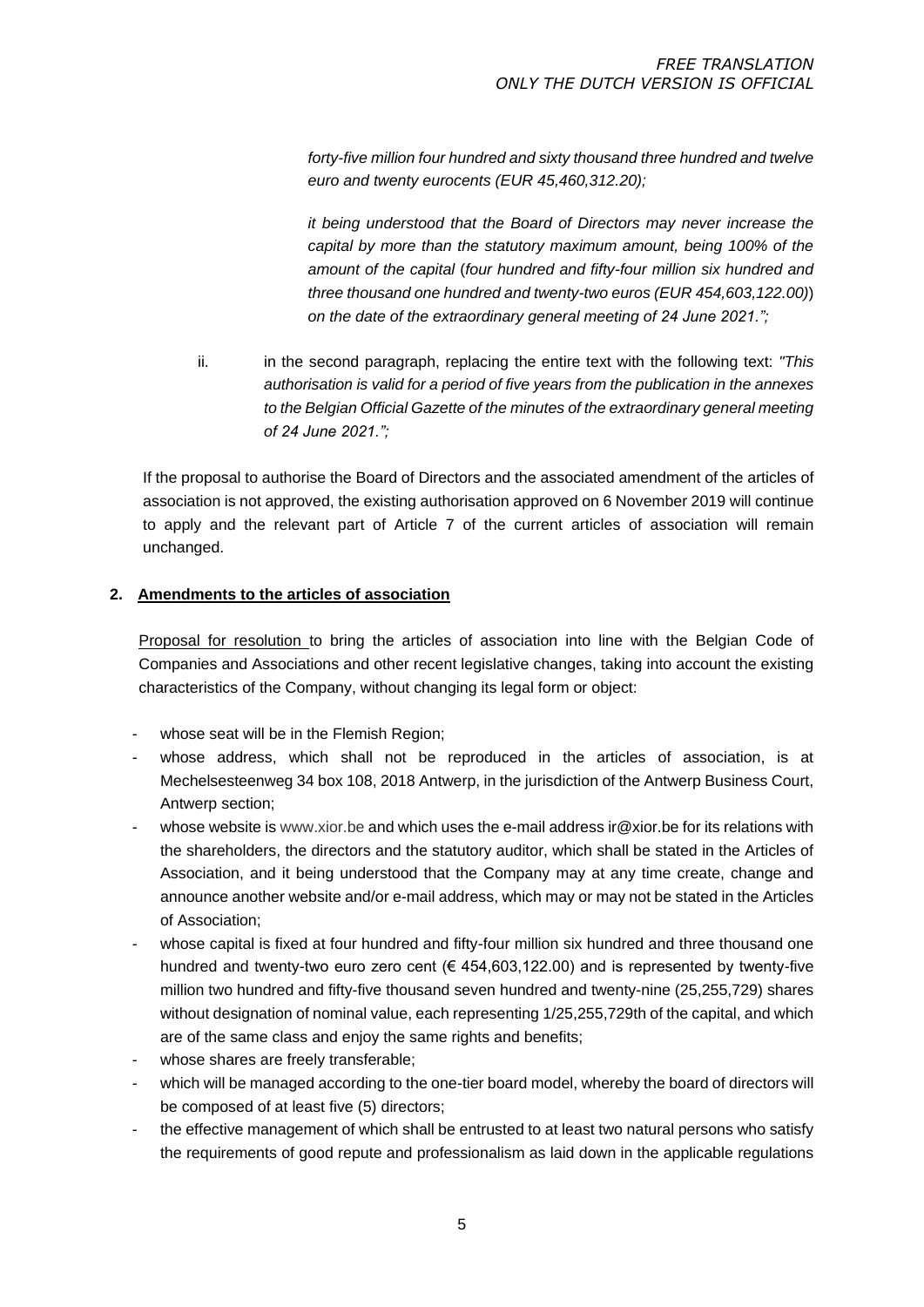on regulated property companies and who do not fall within the scope of the prohibitions laid down in the applicable regulations on regulated property companies;

- whose daily management may be assigned to one or more persons, whether or not they are directors, who may also represent the Company within the limits of the daily management;
- which, without prejudice to special proxies, may be represented externally by two directors acting jointly or, within the limits of the daily management, by one managing director acting alone,

and on this occasion to restate, renumber, add to and/or simplify the articles of association where necessary, but without altering the essential provisions, it being understood that the word "purpose" will be changed to "object" where necessary, the references to "management committee" will be deleted, the references to legal provisions have been updated where necessary and then to adopt a completely new text for the articles of association in accordance with the draft that has been made available to all shareholders on the website and is available at the Company's registered office. Through the same channels, the shareholders will also be able to take note of a comparative document showing the changes compared to the current articles of association.

**The Board of Directors invites you to approve the amendments to the various articles of the Articles of Association in order to bring them into line with the Belgian Companies and Associations Code and other recent legislative amendments.**

## **3. Special powers - coordination of articles of association**

3.1. Proposal for resolution to grant power of attorney to the members of the Board of Directors, each of them acting alone and with the right of substitution, to perform all acts necessary or useful for the implementation of the resolutions passed.

### **The Board of Directors invites you to approve and grant this special power of attorney.**

3.2. Proposal for resolution to authorise Pieter Bogaert, Julie Vuylsteke, Véronique Bal, Andries De Smet and Sofie Robberechts, each of them acting individually and with the right of substitution, to carry out all acts necessary or useful for the completion of the formalities (including, but not limited to the drafting and signing of all necessary documents and forms) with a view to (i) the filing of these minutes with the registry of the competent Corporate Court, (ii) the publication thereof in the Annexes to the Belgian Official Gazette, and (iii) if necessary, the registration/amendment/deletion of the data in the Crossroads Bank for Enterprises.

## **The Board of Directors invites you to approve and grant this special power of attorney.**

3.3. Proposal to authorise the civil-law notary and all his associates, each of them acting individually, to carry out the formalities of publication and to ensure the filing of the new text of the articles of association.

### **The Board of Directors invites you to approve and grant this special power of attorney**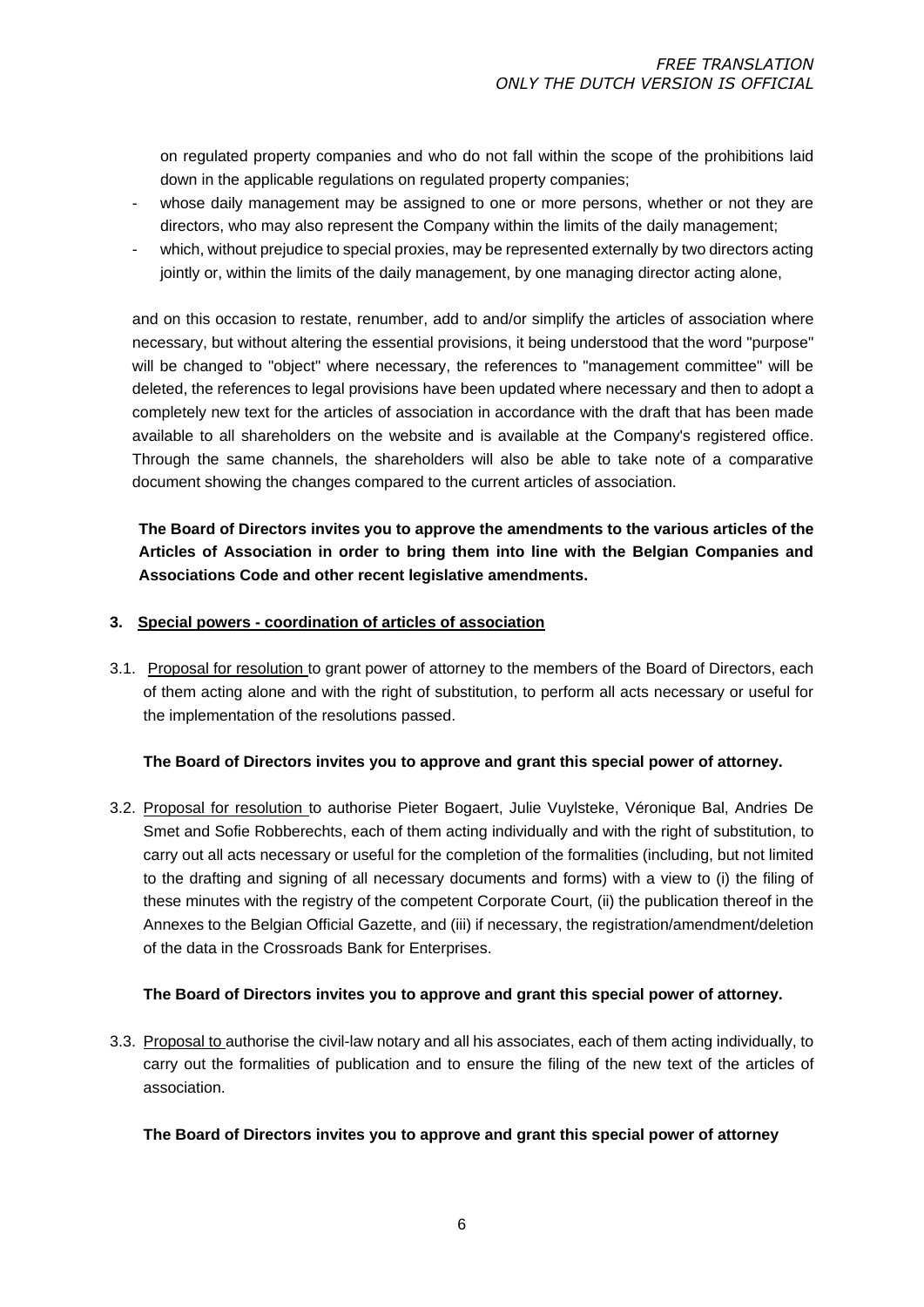### **Information for shareholders**

Please note that all dates and hours listed below are final deadlines and will not be extended due to weekends, public holidays or any other reason.

*Approval of the amendment of the articles of association and other decisions to be taken at the extraordinary general meeting:* As the extraordinary general meeting of 20 May 2021 did not reach the required quorum, the extraordinary general meeting that will take place on 24 June 2021 at 9:30 am (with the same agenda as the extraordinary general meeting of 20 May 2021) will be able to validly deliberate regardless of the part of the capital present or represented.

*Amendment of the agendas*: Shareholders who alone or jointly hold at least 3% of the capital of the Company shall be entitled to have items placed on the agenda of respectively the special general meeting and/or the extraordinary general meeting and to submit proposed resolutions (relating to items included or to be included on the agenda).

The requests to that effect must reach the Company by 2 June 2021 at the latest by ordinary mail (Xior Student Housing NV – FAO the General Counsel - Mechelsesteenweg 34, box 108, 2018 Antwerp) or by e-mail (ir@xior.be) (Article 7:130 of the Belgian Code of Companies and Associations). The Company shall acknowledge receipt of the requests by e-mail or by letter within a period of 48 hours from receipt. More detailed information on the rights pursuant to Article 7:130 of the Belgian Companies and Associations Code is made available to shareholders on the website of the Company (http://www.xior.be/nl/investor/investor-relations).

If the Company receives any requests to supplement the agendas and/or proposed resolutions, it shall (i) add such proposed resolutions to its website as soon as possible after receiving them, and (ii) publish amended agendas and amended proxy forms on its website, no later than 9 June 2021**.**

*Formalities for admission and exercise of voting rights*: In order to be represented and exercise voting rights at the special general meeting and/or the extraordinary general meeting, shareholders must comply with the provisions of Articles 26 and 27 of the Company's articles of association. In order to be admitted to the meeting, shareholders must prove that they are the actual owner of the shares concerned.

*Registration*: Only persons who are shareholders of the Company on the Record Date (as defined below) may participate in the special general meeting and/or the extraordinary general meeting and exercise the voting rights therein, on the basis of the accounting registration of the shares in the name of the shareholder on the Record Date, either by their registration in the share register or by their registration in the accounts of a recognised account holder or a settlement institution, regardless of the number of shares held by the shareholder on the date of the meetings. **10 June 2021 (24:00 hours Belgian time)** shall be the record date (the "**Record Date**").

*Confirmation of participation:* Shareholders who wish to participate in the special general meeting and/or the extraordinary general meeting should, before or at the latest on **18 June 2021,** notify their intention to do so: electronically to ABN AMRO Bank N.V. via www.abnamro.com/shareholder (in case of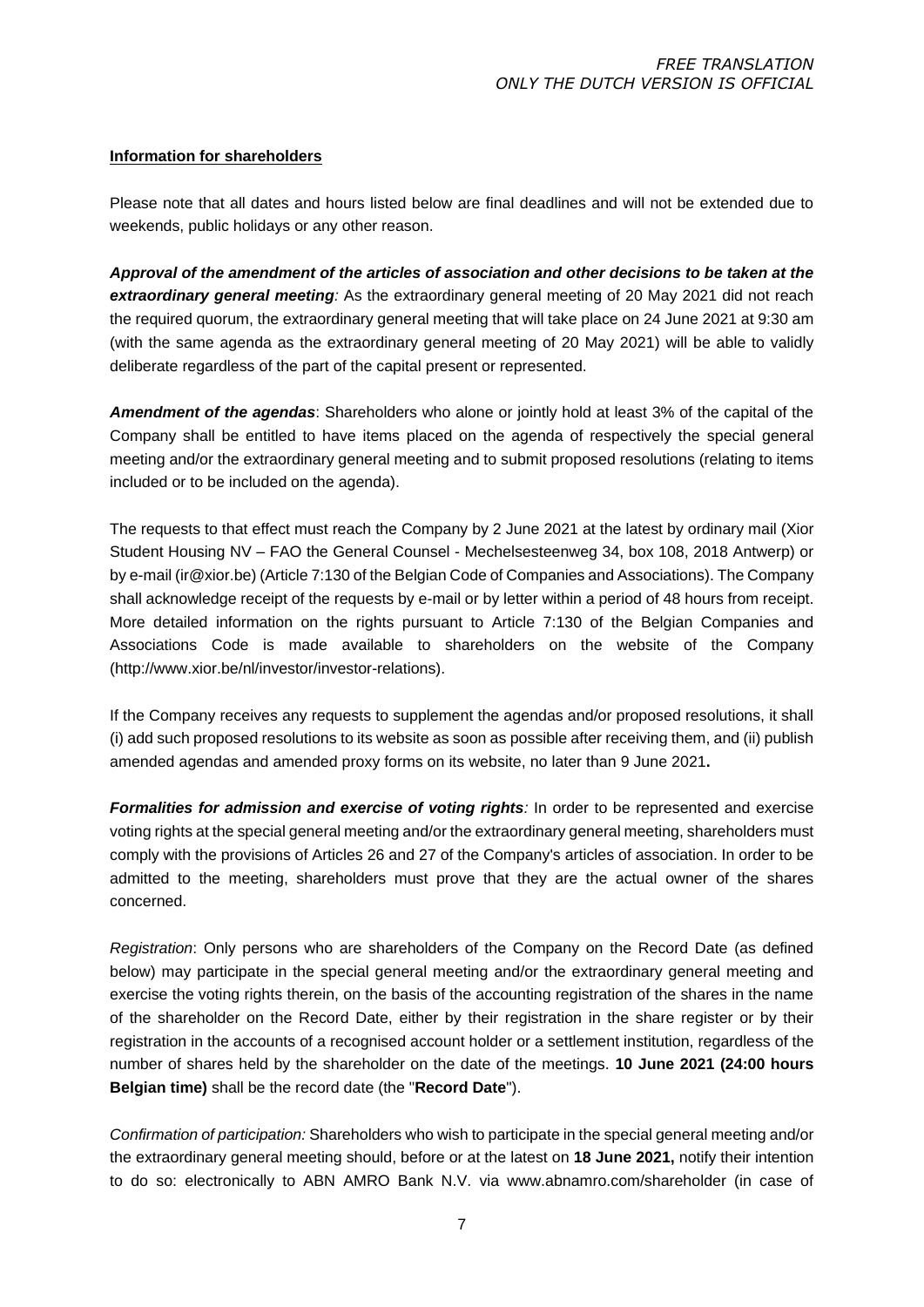dematerialised shares whether or not through a financial intermediary at the instruction of the shareholder); via e-mail to the Company, ir@xior.be; or by mail to the Company, Xior Student Housing NV, FAO the General Counsel, Mechelsesteenweg 34, bus 108, 2018 Antwerpen. Holders of dematerialised shares must enclose with the notification a certificate issued by a recognised account holder or a settlement institution certifying the number of dematerialised shares registered in the shareholder's name in its accounts on the Record Date with which the shareholder has indicated its intention to participate in the special general meeting and/or the extraordinary general meeting. In the event of electronic notification to ABN AMRO Bank N.V., the authorised account holder or the settlement institution shall provide such certificate electronically via the following website: www.abnamro.com/intermediary.

**Proxy:** Each shareholder may be represented at the special general meeting and/or the extraordinary general meeting by Mr Christian Teunissen, managing director of the Company, by means of a proxy with specific voting instructions.

A power of attorney can be issued in two ways:

- By using ABN AMRO's platform [\(w](http://www.abnamro.com/shareholder)ww.abnamro.com/evoting): if a shareholder has registered via this platform, the shareholder can give a proxy with voting instructions via an electronic form;
- By using a written power of attorney, for which a form is available at the registered office of the Company or can be downloaded from its website (http://www.xior.be/nl/investor/investorrelations).

The proxy or proxies must arrive at the Company's registered office via the abovementioned ABN AMRO platform, by ordinary mail (Xior Student Housing NV – FAO the General Counsel - Mechelsesteenweg 34, box 108, 2018 Antwerp) or by e-mail (ir@xior.be) no later than 18 June 2021. The shareholders are requested to follow the instructions set out in the proxy form in order to be validly represented. In addition, shareholders wishing to be represented will have to comply with the registration and confirmation procedure mentioned above.

*Written questions*: Shareholders may exercise their right to ask questions. Written questions to the directors or the statutory auditor should be submitted by ordinary mail or by e-mail to the registered office of the Company (Xior Student Housing NV – FAO the General Counsel - Mechelsesteenweg 34, box 108, 2018 Antwerp; ir@xior.be) at the latest on 18 June 2021. More detailed information on the rights pursuant to Article 7:139 of the Belgian Companies and Associations Code is made available on the Company's website [\(h](http://www.xior.be/nl/investor/investor-relations)ttp://www.xior.be/nl/investor/investor-relations). Only written questions submitted by shareholders who have complied with the formalities to be admitted to the meetings and have thus proven their capacity as shareholders on the Record Date will be answered at the relevant meeting.

*Provision of documents*: Each shareholder may, upon presentation of his certificate (in case of dematerialised shares), as soon as the convocation for the special general meeting and the extraordinary general meeting has been published, obtain at the Company's registered office (Xior Student Housing NV – FAO the General Counsel - Mechelsesteenweg 34, box 108, 2018 Antwerpen),